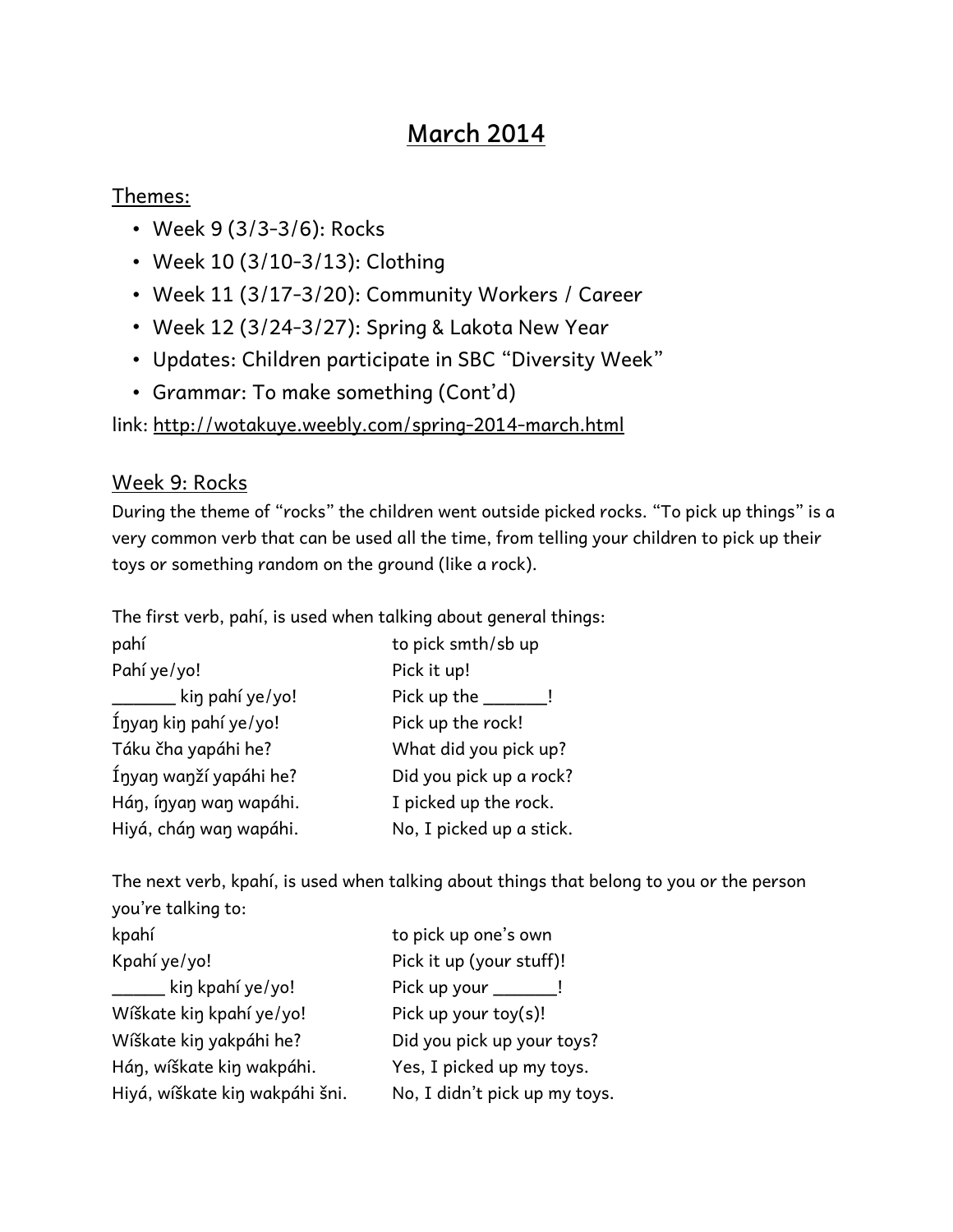# Week 10: Clothing

The children learned about different clothing items. Use the following clothing items with the commands, questions and answers below:

| _____ kiŋ kitȟúŋ we/wo!           | Put on your _____!                |
|-----------------------------------|-----------------------------------|
| ______ kiŋ yetȟúŋ he?             | Did you put on your _____?        |
| Háŋ, _____ kiŋ wetȟúŋ.            | Yes, I put on my _______.         |
| Hiyá, _____ kin wethún šni.       | No, I did not put on my _______.  |
| <u>___</u> __ kin glušlóka ye/yo! | Take off your ______!             |
| _____ kiŋ yaglúšloka he?          | Did you take off your ______?     |
| Háŋ, ______ kiŋ waglúšloke.       | Yes, I took off my _______.       |
| Hiyá, _____ kin waglúšloke šni.   | No, I did not take off my ______. |

Individual clothing items:

| čhuwígnaka     | dress            |
|----------------|------------------|
| háŋpa          | shoes            |
| haŋpíkčeka     | moccasin         |
| hunyákhun      | socks            |
| iškáhuhaŋska   | boots            |
| mahél'uŋpi     | underwear        |
| napíŋkpa       | gloves           |
| nitéhepi       | skirt            |
| ógle           | shirt            |
| ógle šóka      | jacket/coat      |
| ógle háŋska    | coat             |
| thahúičhosye   | scarf            |
| unzóğe         | pants            |
| unzóğe ptéčela | shorts           |
| unzóğin        | pants/trousers   |
| waphóštan      | hat              |
| waphóštanla    | cap/baseball cap |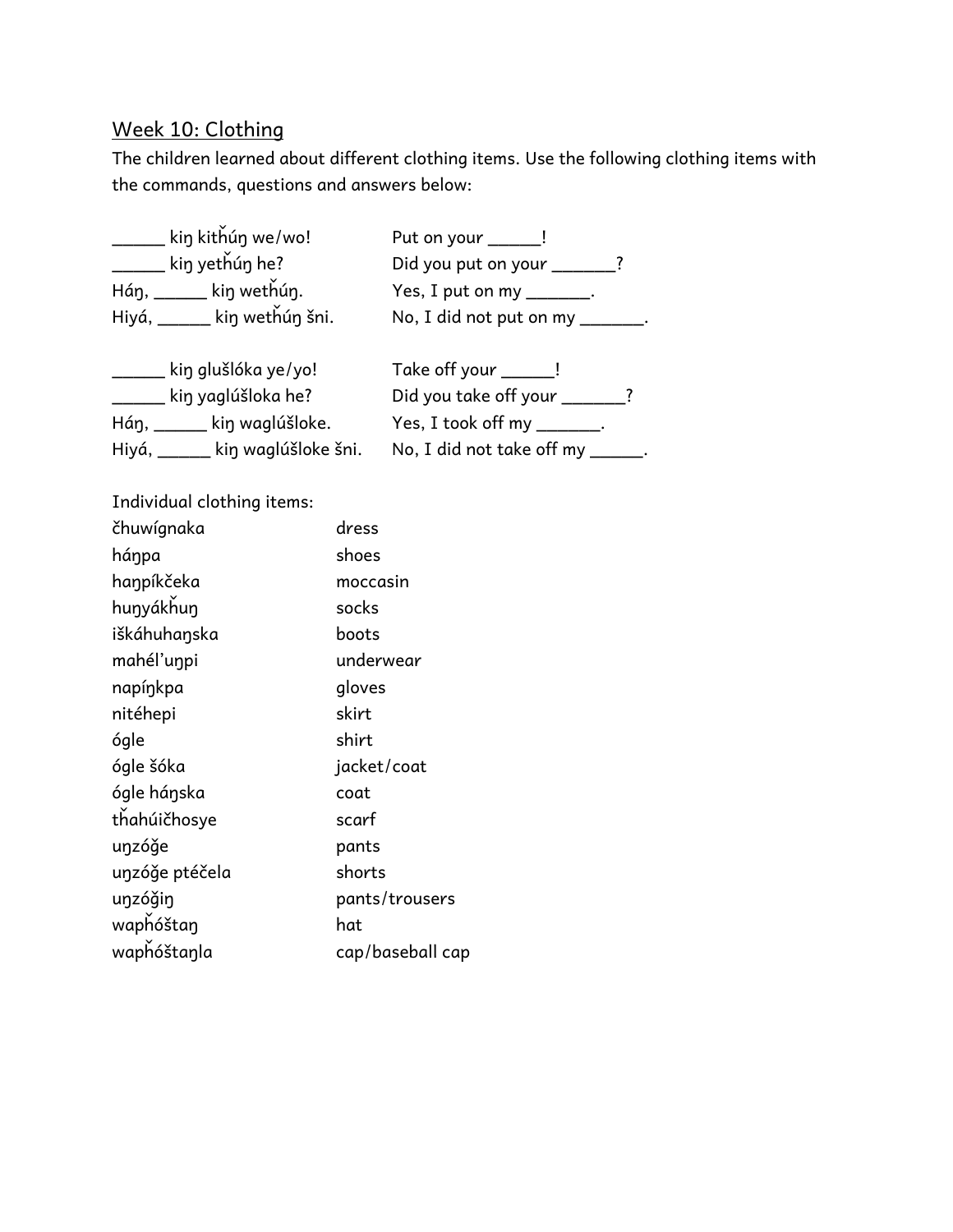## **Week 11: Community Workers / Careers**

Here is a fun thing to do, pretend to be a firefighter, police officer or a doctor! Use the following questions and responses:

| Táku heníčha he?                        | What are you?      |
|-----------------------------------------|--------------------|
| hemáčha.                                | I am a _________.  |
| Waaákisniya hemáčha.                    | I am a doctor.     |
| Táku čha yakáňapa he?<br>$\overline{1}$ | What do you drive? |

**\_\_\_\_\_\_** wakáȟape. I drive a \_\_\_\_\_\_\_. Wayázaŋka iwátȟokšu wakáȟape. I drive an ambulance.

Community workers and their vehicles:

| čhanksáyuha         | police (southern) |
|---------------------|-------------------|
| wawóyuspA           | police (northern) |
| wawóyuspa ithókšu   | police car/truck  |
| waákisniyA          | medical doctor    |
| wayázan awáyankA    | nurse             |
| wayázanka iwáthokšu | ambulance         |
| onákasni wičháša    | firefighter       |
| onákasní ithókšu    | fire truck        |
|                     |                   |

Other "careers", that don't necessarily have a vehicle associated with them:

| Use the question:      |                     |
|------------------------|---------------------|
| Hé táku he?            | What is he/she?     |
| Hé héčha.              | $He/she is a$ .     |
| Hé wóžu wičháša héčha. | He/she is a farmer. |
|                        |                     |

| waúnspewičhakhiyA | teacher         |
|-------------------|-----------------|
| wóžu wičháša      | farmer          |
| pteyúha wičháša   | rancher         |
| wapási wičháša    | detective       |
| wówapitȟokšu      | mailman         |
| thikáhinte        | janitor         |
| wakȟáŋgli yuhá    | electrician     |
| hiáphiye          | dentist         |
| wówičhak'u s'a    | waiter/waitress |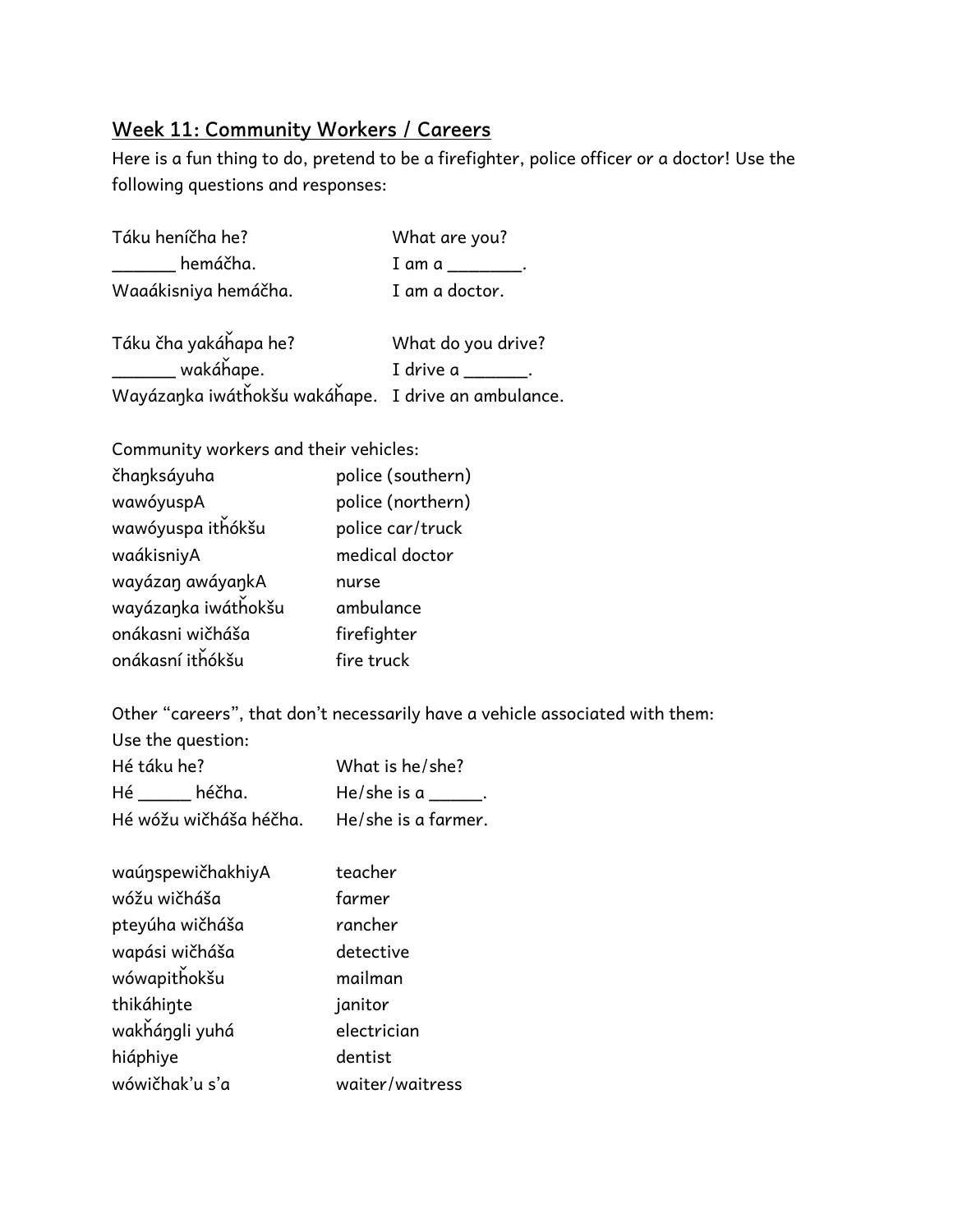### Week 12: Spring & Lakota New Year

Spring starts out the Lakota new year.

| wétu     | to be spring |
|----------|--------------|
| blokétu  | to be summer |
| ptanyétu | to be fall   |
| waníyetu | to be winter |
|          |              |

| Waná wétu áye. | The spring is coming. |
|----------------|-----------------------|
| Waná wétu ahí. | Spring has arrived.   |

There are many things that we like to do and many different things that happen in the spring, here is a way to talk about it:

| Wétu čhánna iyómakiphi.                                       | I am happy when it's spring. (I like spring). |
|---------------------------------------------------------------|-----------------------------------------------|
| Wétu čhánna wakínyan aglí.                                    | In the spring, the thunders come back.        |
| Wétu čhánna zintkála lowán.                                   | Birds sing in the spring.                     |
| Wétu čhánna wówažu.                                           | I plan things/a garden in the spring.         |
| Wétu čhánna thankál mawáni.                                   | In the spring, I walk outside.                |
| Wétu čhánna thankál waínmnanke. In the spring, I run outside. |                                               |

Practice this pattern: Wétu čháŋnna \_\_\_\_\_\_\_\_.

Notice how you can translate this pattern as either:<br>"in the spring...." or "... in the spring" "in the spring...." or "in the spring birds sing" or "birds sing in the spring"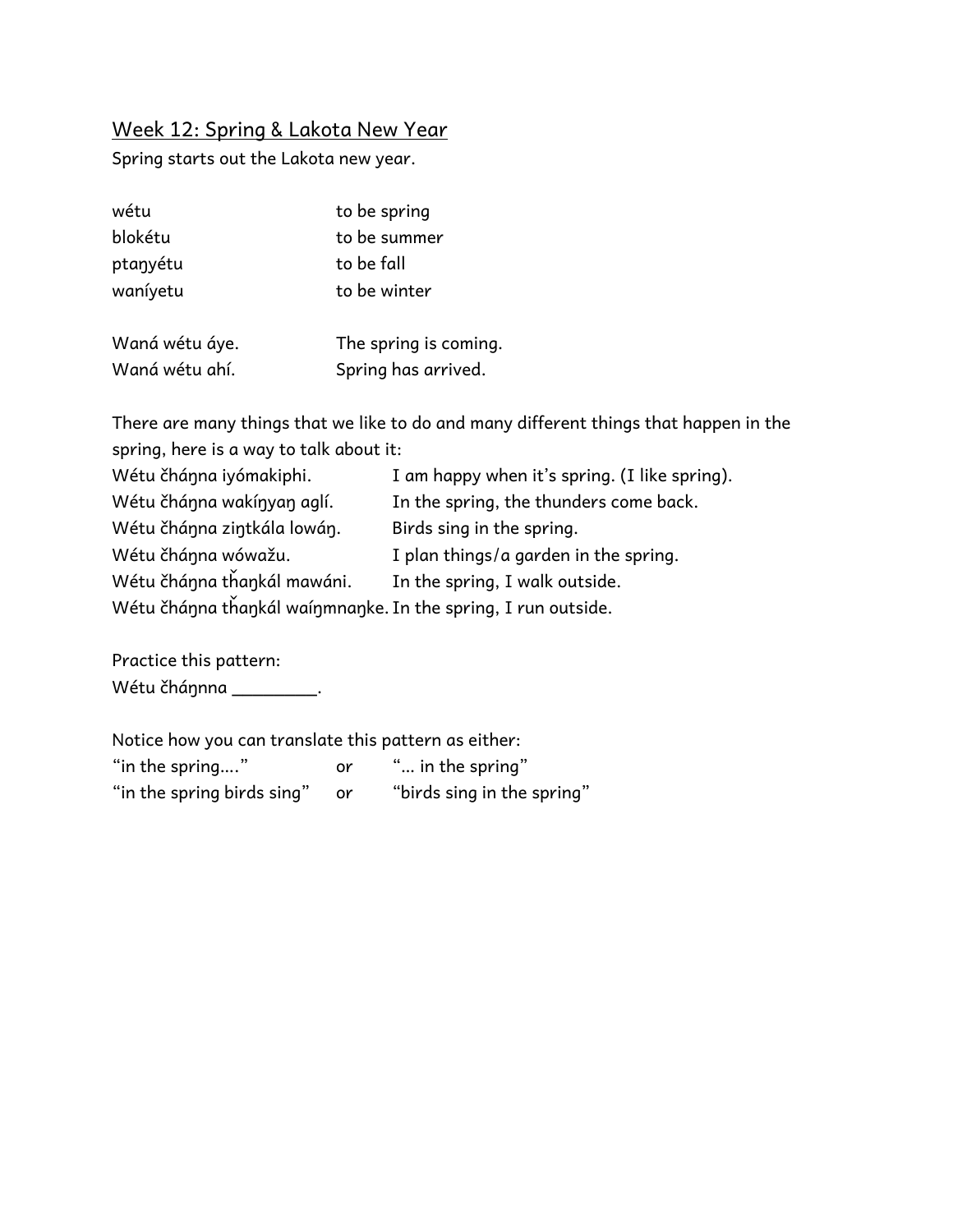# **Sitting Bull College "Diversity Week"**

On April 3, the Lakȟól'iyapi Wahóȟpi was asked to take part in the 2014 "Diversity Week" at Sitting Bull College.



They sang the Lakota Four Directions song as well as a few songs from the nest like "Maštíŋčala Olówaŋ."



**"Mastincala Olówaŋ"** 

Maštíŋčala waŋ nawízi na istó kaíčhič'uya ye! Maštíŋčala waŋ nawízi na ištá glučháŋzeka ye! Maštíŋčala waŋ nawízi na makhí naȟtáȟtaka ye! Maštíŋčala waŋ nawízi na siŋté oglúšloka ye!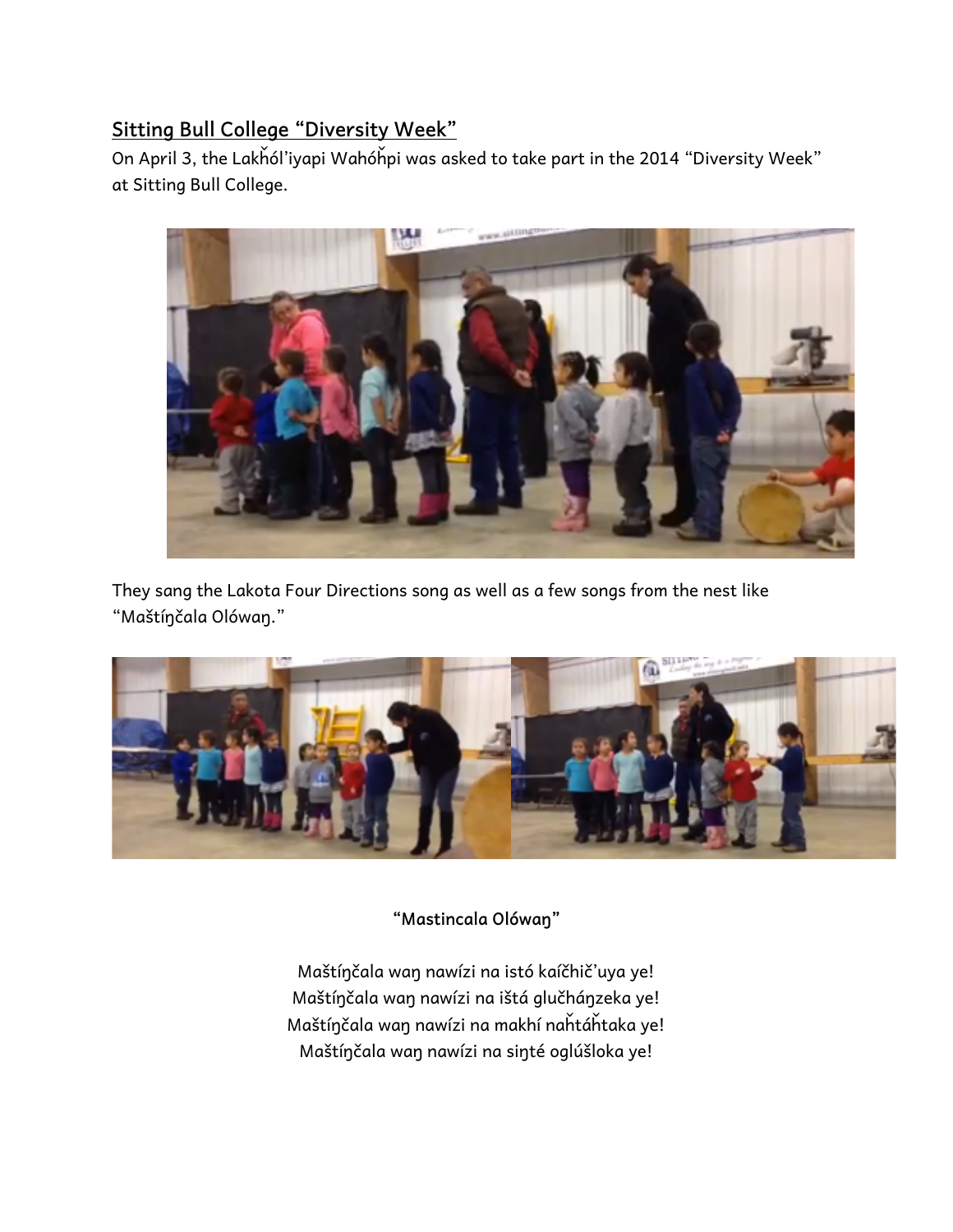# **To make something - káǧA**

This is another pattern that is used very often amongst ourselves and with our children, especially when playing with blocks or gluing things together: "What did you make?" "I made a dog!" To start out with we will only be talking about single object (a house and a car), but **not** plural objects (some houses, some cars, etc).

If you read February's handout, this pattern will look very similar! You may notice that the verb káǧA ends with a capital A, this will be briefly described here as well.

We'll start our patterns by using two simple nouns:

thípi house iyéčhiŋkyaŋka car

**QUESTION** "Did you make a \_\_\_\_?" Thípi waŋží yakáǧa he? Did you make a house? Iyéčhinkyanka wanží yakáğa he? Did you make a car?

As you read the previous sentences, take notice of a few important things:

- yakáğa means "you make"/"you made", the "you" is a part of the word already with "ya".
- waŋží is used here to mean "a" or "an", you may be used to seeing it as meaning "one", it means that also!

| <b>POSITIVE RESPONSE</b>                          | "Yes, I made a $\_\_\_\$ . |
|---------------------------------------------------|----------------------------|
| Hán, thípi wan wakáğe.                            | Yes, I made a house.       |
| Hán, iyéčhinkyanka wan wakáğe. Yes, I made a car. |                            |

As you read the previous sentences, once again take notice of a few important things:

- wakáǧe means "I have", the "I" is a part of the word already with "wa".
- Although káğA ends with a capital A, wakáğe ends with "e", this is because all words that end with a capital A turn to "e" when they are at the end of a sentence.
- waŋ is used here to mean "a" or "an" again, this is a difference that Lakota has that English does not have.
- Lakota distinguishes between wanží (a hypothetical thing) and wan (a real thing).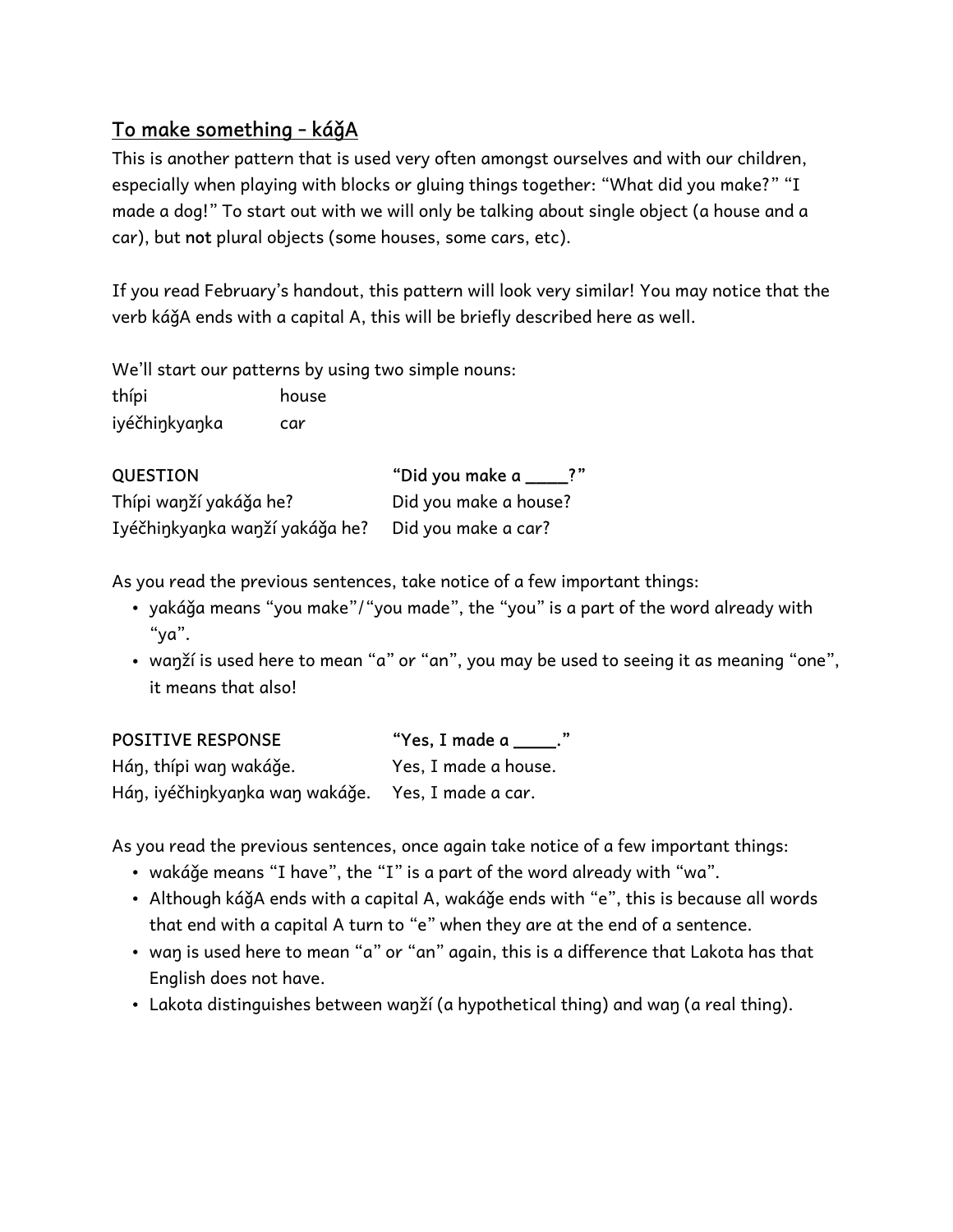Hiyá, thípi waŋžíni wakáǧe šni. No, I did not make a house. Hiyá, iyéčhinkyanka wanžíni bluhá šni. No, I did not make a car.

NEGATIVE RESPONSE **The "No, I did not make a \_\_\_\_\_."** 

As you read the previous sentences, take notice of the further differences that are present:

- We once again use the word wakáǧe for "I make/made"
- Here, wakáǧe again ends with a "e" rather than an A, this time it is because of the "šni" at the end - every word that ends with a capital A changes to "e" before šni.
- waŋžíni once again means "a" or "an", but this word is used for non-existent things (compare to the word waŋží used with hypothetical things and waŋ used real things).
- Finally, the word "šni" is added to the end of the sentences, this along with waŋžíni give the negative meaning.

#### **To recap:**

Lakota differs from English by using three different forms of the word "a"/"an" depending on the context in which it is used:

| – wanží | "a/an"        | hypothetical thing, used in questions and other uncertain |  |
|---------|---------------|-----------------------------------------------------------|--|
|         | circumstances |                                                           |  |
|         |               |                                                           |  |

- waŋ "a/an" real thing, used when the object in question exists
- wanžíni "a/an" non-existent thing, used when the object does not exist

Use the following guide for making your own questions and answers. Remember, we are only talking about SINGLE objects:

| wanží yakáğa he?                                         | Did you make a |
|----------------------------------------------------------|----------------|
| Hán, wan wakáğe!                                         | Yes, I made a  |
| ____ waŋžíni wakáǧe šni.    No, I do not have a<br>Hiyá, |                |

Challenge yourself to look up new words to use to practice with this pattern!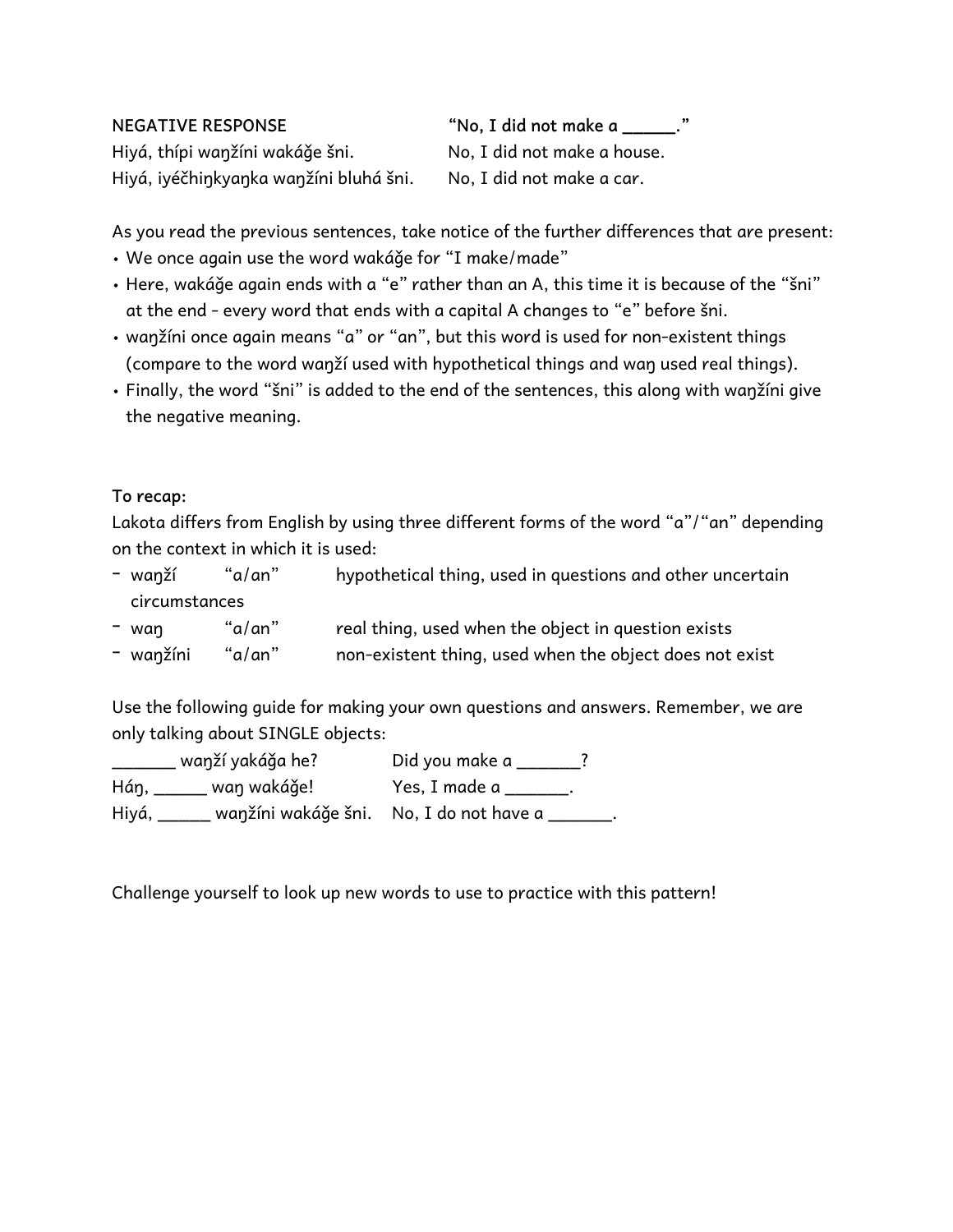# **Vocabulary -http://quizlet.com/\_o04cf**

| English                            | Lakota       | Conjugation                                          |
|------------------------------------|--------------|------------------------------------------------------|
| to pick smth/sb up                 | pahí         | 1s: wapáhi<br>2s: yapáhi<br>1p: uŋpáhipi             |
| to pick up one's own               | kpahí        | 1s: wakpáhi<br>2s: yakpáhi<br>1p: uŋkpáhipi          |
| rock                               | ínyan        |                                                      |
| stick                              | čháŋ         |                                                      |
| toy                                | wíškate      |                                                      |
| to wear smth/ put smth on          | kithúŋ       | 1s: wéthun<br>2s: yéthun<br>1p: uŋkíthuŋpi           |
| to take off one's own<br>(clothes) | glušlókA     | 1s: waglúšloke<br>2s: yaglúšloke<br>1p: unglúšlokapi |
| dress                              | čhuwígnaka   |                                                      |
| shoes                              | háŋpa        |                                                      |
| moccasins                          | haŋpíkčeka   |                                                      |
| socks                              | hunyákhun    |                                                      |
| boots                              | iškáhuhaŋska |                                                      |
| underwear                          | mahél'uŋpi   |                                                      |
| gloves                             | napíŋkpa     |                                                      |
| skirt                              | nitéhepi     |                                                      |
| shirt                              | ógle         |                                                      |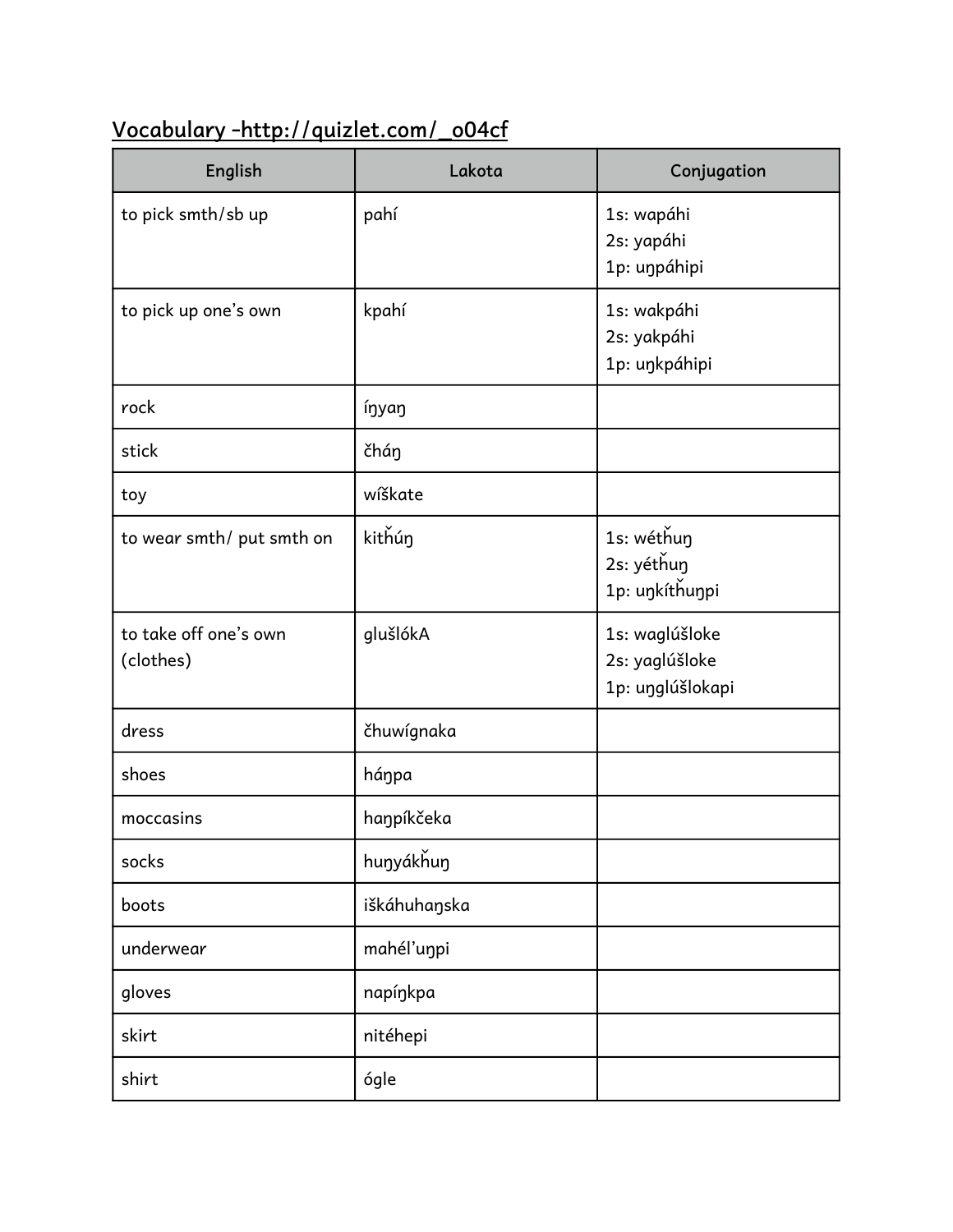| English                 | Lakota              | Conjugation                                    |
|-------------------------|---------------------|------------------------------------------------|
| jacket/coat             | ógle šóka           |                                                |
| coat                    | ógle háŋska         |                                                |
| scarf                   | thahúičhosye        |                                                |
| pants                   | unzóğe              |                                                |
| shorts                  | unzóğe ptéčela      |                                                |
| trousers/pants          | unzóğin             |                                                |
| hat                     | waphóštaŋ           |                                                |
| cap/baseball cap        | waphóštanla         |                                                |
| to be smth              | héčha               | 1s: hemáčha<br>2s: heníčha<br>1p: heúŋčhapi    |
| to drive/ to drive smth | kahápA              | 1s: wakáhape<br>2s: yakáhape<br>1p: uŋkáȟapapi |
| police (southern)       | čhaŋksáyuha         |                                                |
| police (northern)       | wawóyuspA           |                                                |
| police car              | wawóyuspa ithókšu   |                                                |
| medical doctor          | waákisniyA          |                                                |
| nurse                   | wayázaŋ awáyaŋkA    |                                                |
| ambulance               | wayázanka iwáthokšu |                                                |
| firefighter             | onákasni wičháša    |                                                |
| fire truck              | onákasní ithókšu    |                                                |
| teacher                 | waúnspewičhakhiyA   |                                                |